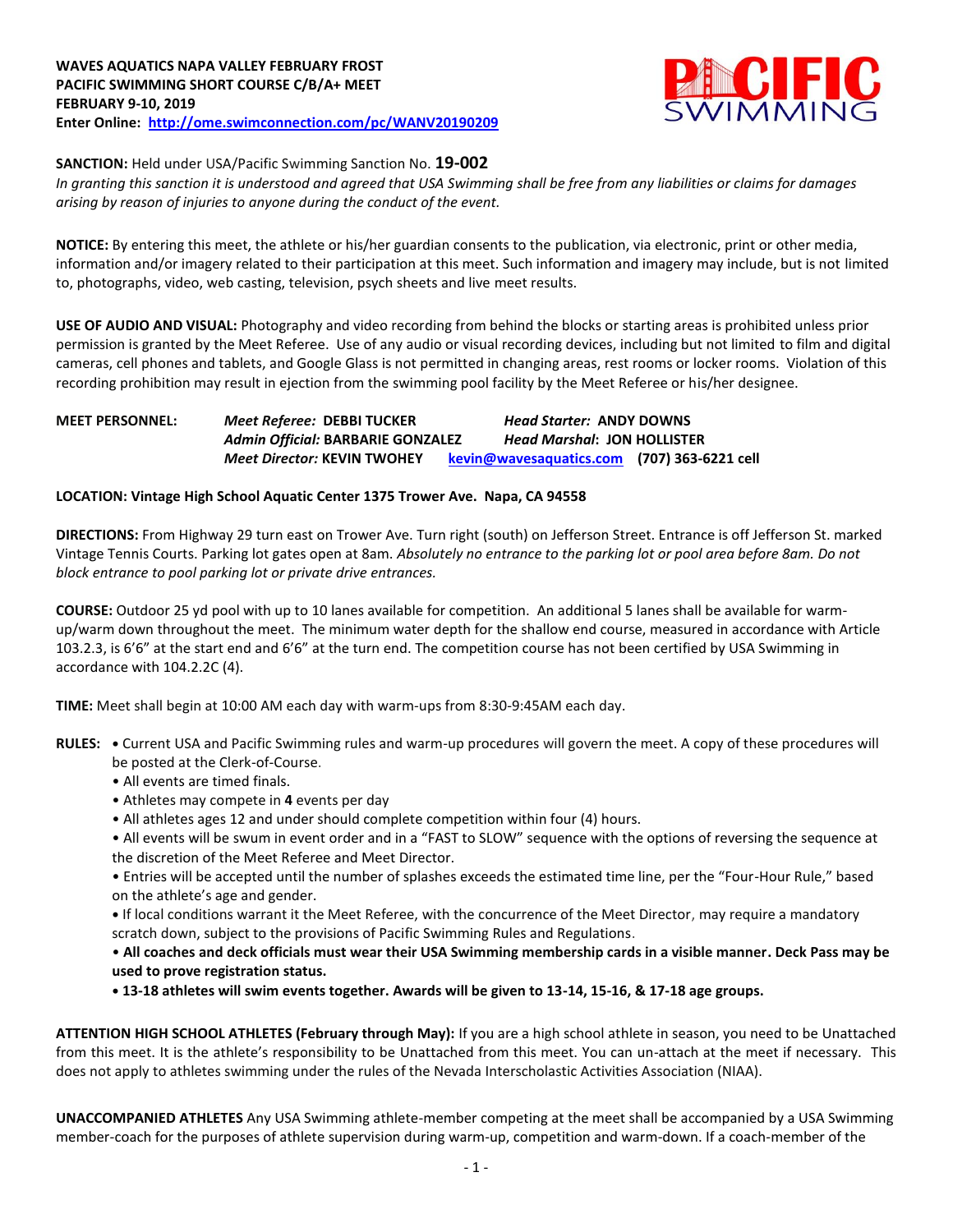athlete's USA Swimming Club does not attend the meet to serve in said supervisory capacity, it is the responsibility of the athlete or the athlete's legal guardian to arrange for supervision by a USA Swimming member-coach. The meet director or meet referee may assist the athlete in making arrangements for such supervision; however, it is recommended that such arrangements be made in advance of the meet by the athlete's USA Swimming Club Member-Coach.

**RACING STARTS:** Any athlete entered in the meet shall be certified by a USA Swimming member-coach as being proficient in performing a racing start, or shall start each race from within the water. When unaccompanied by a USA Swimming member coach, it is the responsibility of the athlete or the athlete's legal guardian to ensure compliance with this requirement.

**RESTRICTIONS:** • Smoking and the use of other tobacco products is prohibited on the pool deck, in the locker rooms, in spectator

- seating, on standing areas and in all areas used by athletes, during the meet and during warm-up periods.
- Sale and use of alcoholic beverages is prohibited in all areas of the meet venue.
- No glass containers are allowed in the meet venue.
- No propane heater is permitted except for snack bar/meet operations.
- All shelters shall be properly secured.
- Changing into or out of swimsuits other than in locker rooms or other designated areas is prohibited.

• Destructive devices, to include but not limited to, explosive devices and equipment, firearms (open or concealed), blades, knives, mace, stun guns and blunt objects are strictly prohibited in the swimming facility and its surrounding areas. If observed, the Meet Referee or his/her designee may ask that these devices be stored safely away from the public or removed from the facility. Noncompliance may result in the reporting to law enforcement authorities and ejection from the facility. Law enforcement officers (LEO) are exempt per applicable laws.

 Operation of a drone, or any other flying apparatus, is prohibited over the venue (pools, athlete/coach areas, spectator areas and open ceiling locker rooms) any time athletes, coaches, officials and/or spectators are present.

• Club tents are not allowed on the immediate pool deck area. One coaches tent per club in designated area.

### **ELIGIBILITY:**

• Athletes shall be current members of USA Swimming and enter their name and registration number on the meet entry card exactly as they are shown on their Registration Card. If this is not done, it may be difficult to match the athlete with the registration database. The meet host shall check all athlete registrations against the SWIMS database and if not found to be registered, the Meet Director shall accept the registration at the meet (a \$10 surcharge shall be added to the regular registration fee). Duplicate registrations shall be refunded by mail.

• Athletes in the "A" Division shall have met at least the listed USA Swimming Motivational "A" minimum time standard. Athletes in the "B" Division shall have met at least the listed "B" minimum time standard. All entry times slower than the "B" time standard shall be in the "C" Division.

• Entries with **"NO TIME" will be accepted.**

• Entry times submitted for this meet may be checked against a computer database and may be changed in accordance with Pacific Swimming Entry Time Verification Procedures.

• Disabled athletes are welcome to attend this meet and should contact the Meet Director or Meet Referee regarding any special accommodations on entry times and seeding per Pacific Swimming policy.

• Athletes 19 years of age and over may compete in the meet for time only, no awards. Such athlete shall meet standards for the 17-18 age group.

• Age on the first day of the meet shall determine the athlete's age for the entire meet.

**ENTRY FEES:** \$4.00 per event plus an \$8.00 participation fee per athlete. Entries will be rejected if payment is not sent at time of request. No refunds will be made, except mandatory scratch downs.

**ONLINE ENTRIES:** To enter online go to **<http://ome.swimconnection.com/pc/WANV20190209>** to receive an immediate entry confirmation. This method requires payment by credit card. Swim Connection, LLC charges a processing fee for this service, equal to \$1 per athlete plus 5% of the total Entry Fees. Please note that the processing fee is a separate fee from the Entry Fees. If you do not wish to pay the processing fee, enter the meet using a mail entry. **Entering online is a convenience, is completely voluntary, and is in no way required or expected of an athlete by Pacific Swimming.** Online entries will be accepted through **Monday January 28, 2019** unless meet cap is reached.

**MAILED OR HAND DELIVERED ENTRIES**: Entries shall be on the attached consolidated entry form. Forms must be filled out completely and printed clearly with athlete's best time. Entries shall be postmarked by midnight, Friday, **January 25, 2019** or hand delivered by 6:30 p.m. **Monday January 28, 2019.** No late entries shall be accepted. Requests for confirmation of receipt of entries should include a self-addressed envelope.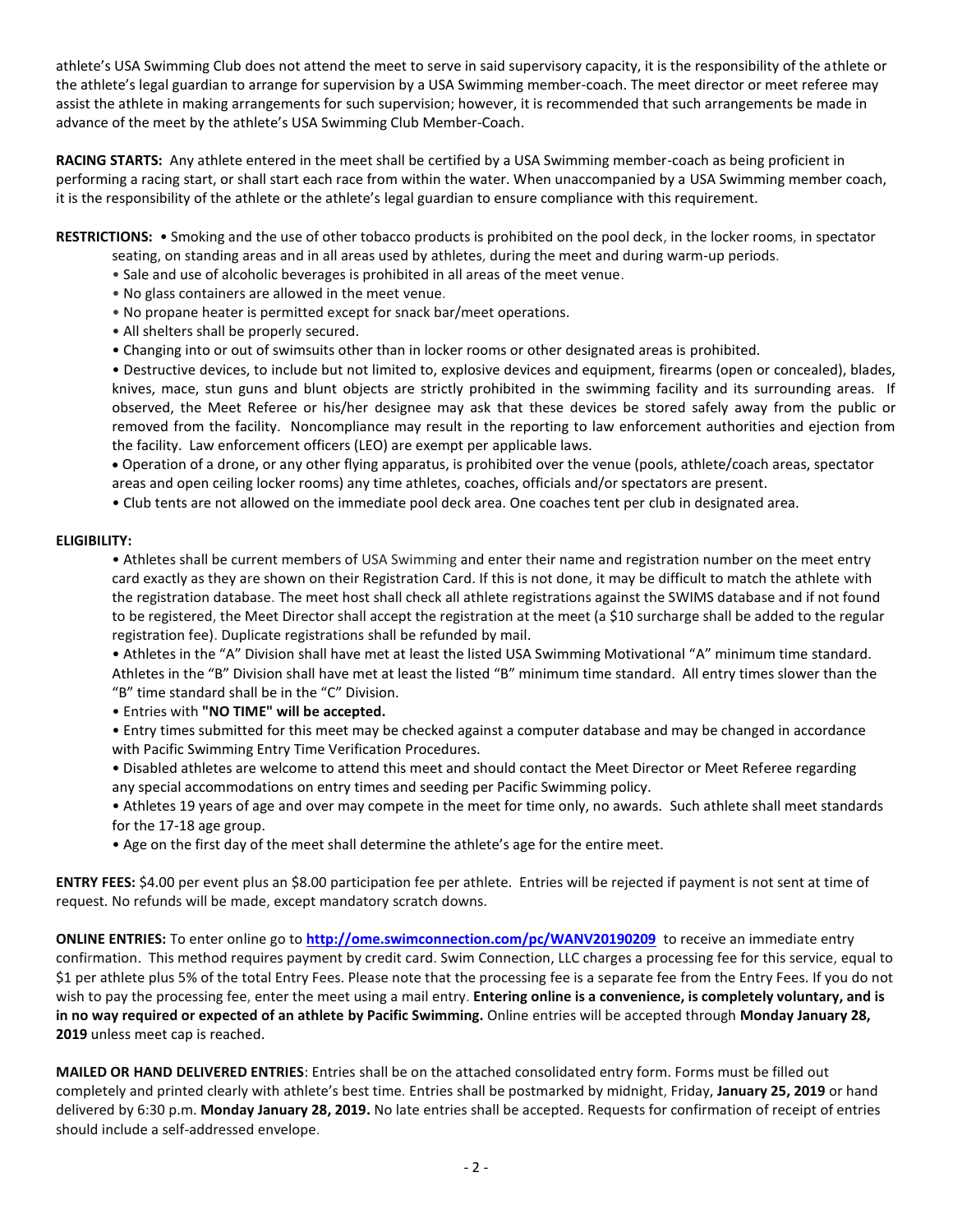# **Make check payable to**: **WAVES AQUATICS NAPA VALLEY Mail entries to**: **Waves Aquatics Napa Valley Hand deliver entries to: Kevin Twohey**

# **P.O. Box 303 26 Highland Drive Napa, CA 94559 Napa, CA 94559**

**CHECK-IN:** Check in opens at 8am each day. The meet shall be deck seeded. Athletes shall check-in at the Clerk-of-Course. No event shall be closed more than 30 minutes before the scheduled start of the session. Close of check-in for all individual events shall be no more than 60 minutes before the estimated time of the start of the first heat of the event. Athletes who do not check in shall not be seeded and shall not be allowed to compete in that event.

**SCRATCHES:** Any athletes not reporting for or competing in an individual timed final event that they have checked in for shall not be penalized.

AWARDS: Ribbons will be awarded to the 1<sup>st</sup> thru 8<sup>th</sup> place finishers in the C/B/A divisions for the following age groups: 6 & Under, 7-8, 9-10, 11-12, 13-14, 15-16, and 17-18. 'A' medals will be awarded to swimmers with an entry time slower that 'A' achieving 'A' standard times for the first time. **Awards will be mailed to all clubs after the meet.**

**Note: All participating clubs and clubs with unattached athletes must provide a mailing address at the Clerk of the Course, at the Awards table or with the Administrative Referee at check-in.**

**ADMISSION:** Free.

**PROGRAM:** A 2-day meet program will be available for \$3.00

**SNACK BAR & HOSPITALITY:** A snack bar will be available throughout the competition. Coaches and working deck officials will be provided lunch. Hospitality will serve refreshments to timers and volunteers.

**MISCELLANEOUS:** No overnight parking is allowed. Facilities will not be provided after meet hours.

**MINIMUM OFFICIALS**: At least seven days prior to the start of the meet, meet management (Meet Director and/or Meet Referee) shall contact a representative from each club participating in the meet, and provide a preliminary inventory of the officials that club is required to provide for each session. Each club shall, by the start of the meet, provide to the Meet Director or designee a list of Officials who have agreed to represent that club during each session of the meet.

At the meet, meet management shall conduct an inventory of officials, and shall compare the number of athletes entered in each session by each club with the number of officials present representing each club. If meet management certifies that a club has not provided sufficient officials for any session of the meet in accordance with the table below, excluding finals in a prelims and finals meet, the club shall be fined \$100 per missing official per session of the meet.

| Club athletes entered in session | Trained and carded officials requested |
|----------------------------------|----------------------------------------|
| $1 - 10$                         |                                        |
| $11 - 25$                        |                                        |
| 26-50                            |                                        |
| 51-75                            |                                        |
| 76-100                           |                                        |
| 100 or more                      |                                        |

\*Zone 3 shall include assigned and working Colorado, Intermediary/ Chief Timing Judge, and Computer operator in the count of officials for a session although these positions are not carded. Zone 3 shall accept uncarded Trainees in the count of officials for up to two sessions. Clubs may use officials "borrowed" from other clubs, or unattached officials at the meet who agree, to fulfill their obligation under the rule.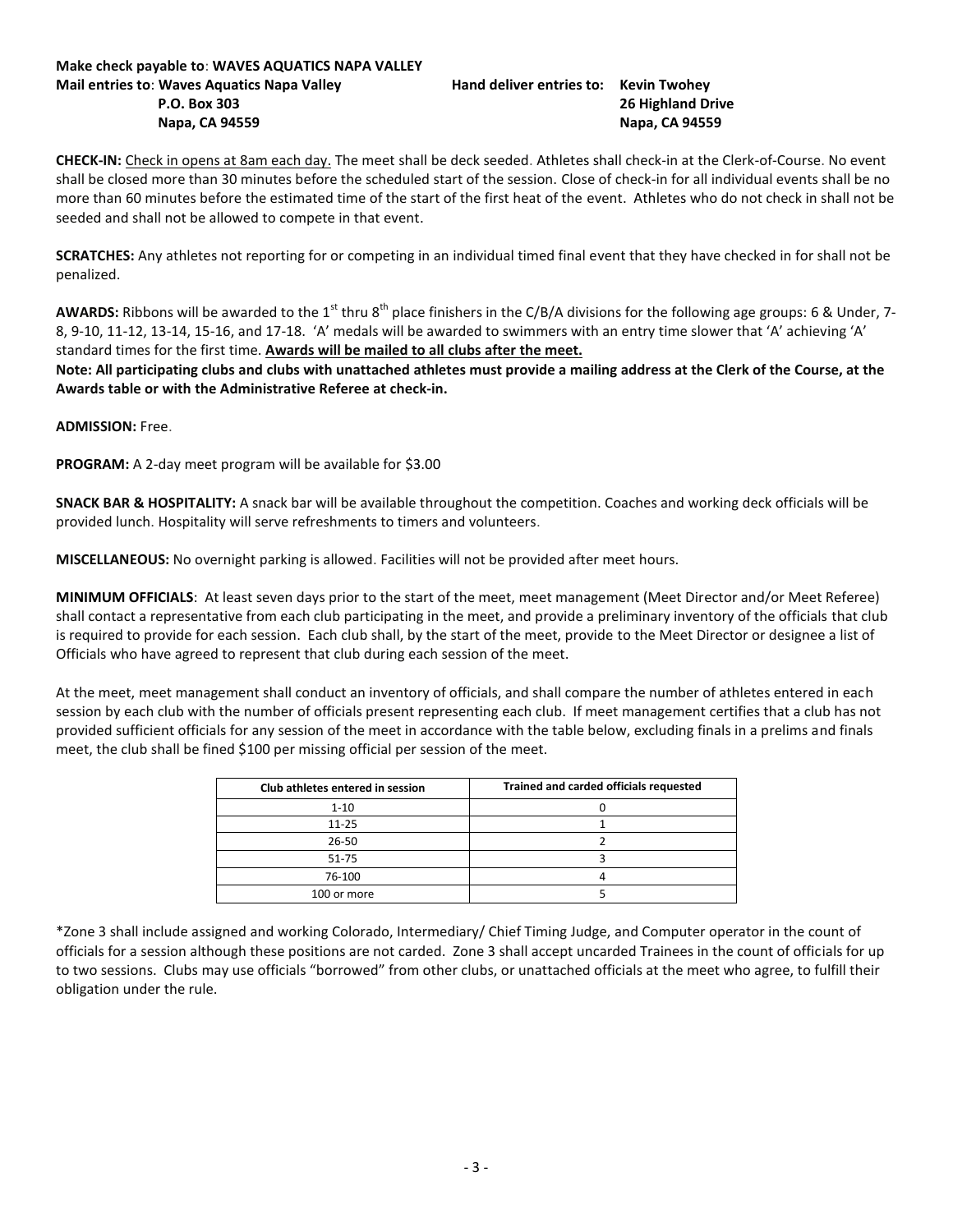#### **EVENT SUMMARY**

|                 | <b>SATURDAY FEBRUARY 9th</b> |                 |            | <b>SUNDAY FEBRUARY 10th</b> |            |               |                 |  |  |
|-----------------|------------------------------|-----------------|------------|-----------------------------|------------|---------------|-----------------|--|--|
| 8 & UN          | $9 - 10$                     | $11 - 12$       | 13-18      | 8 & UN                      | $9 - 10$   | $11 - 12$     | 13-18           |  |  |
| 100 Free        | 200 Free                     | 200 Free        | 200 Free   | 50 Back                     | 100 Back   | 200 Back      | 200 Back        |  |  |
| 25 Back         | 50 Back                      | 50 Back         | 100 Back   | 25 Fly                      | 50 Fly     | <b>50 Fly</b> | <b>100 Fly</b>  |  |  |
| <b>50 Fly</b>   | 100 Fly                      | 100 Fly         | 200 Fly    | 100 IM                      | 100 IM     | 100 IM        | 200 IM          |  |  |
| 25 Breast       | 50 Breast                    | 50 Breast       | 100 Breast | 50 Breast                   | 100 Breast | 100 Breast    | 200 Breast      |  |  |
| 50 Free         | 100 Free                     | 100 Free        | 100 Free   | 25 Free                     | 50 Free    | 50 Free       | 50 Free         |  |  |
| <b>500 Free</b> | <b>500 Free</b>              | <b>500 Free</b> |            |                             |            |               | <b>500 Free</b> |  |  |

### **SCHEDULE OF EVENTS**

| <b>SATURDAY FEB 9th</b> |                  |                |  |  |
|-------------------------|------------------|----------------|--|--|
| <b>EVENT#</b>           | <b>EVENT</b>     | <b>EVENT#</b>  |  |  |
| 1                       | 13-18 200 Free   | $\overline{2}$ |  |  |
| 3                       | 9-12 200 Free    | 4              |  |  |
| 5                       | 8 & Un 100 Free  | 6              |  |  |
| $\overline{7}$          | 13-18 100 Back   | 8              |  |  |
| 9                       | 11-12 50 Back    | 10             |  |  |
| 11                      | 9-10 50 Back     | 12             |  |  |
| 13                      | 8 & Un 25 Back   | 14             |  |  |
| 15                      | 13-18 200 Fly    | 16             |  |  |
| 17                      | 9-12 100 Fly     | 18             |  |  |
| 19                      | 8 & Un 50 Fly    | 20             |  |  |
| 21                      | 13-18 100 Breast | 22             |  |  |
| 23                      | 11-12 50 Breast  | 24             |  |  |
| 25                      | 9-10 50 Breast   | 26             |  |  |
| 27                      | 8 & Un 25 Breast | 28             |  |  |
| 29                      | 13-18 100 Free   | 30             |  |  |
| 31                      | 11-12 100 Free   | 32             |  |  |
| 33                      | 9-10 100 Free    | 34             |  |  |
| 35                      | 8 & Un 50 Free   | 36             |  |  |
| 37                      | 12 & Un 500 Free | 38             |  |  |

| <b>SATURDAY FEB 9th</b> |                  |                |               | <b>SUNDAY FEB 10th</b> |               |
|-------------------------|------------------|----------------|---------------|------------------------|---------------|
| <b>EVENT#</b>           | <b>EVENT</b>     | <b>EVENT#</b>  | <b>EVENT#</b> | <b>EVENT</b>           | <b>EVENT#</b> |
| 1                       | 13-18 200 Free   | $\overline{2}$ | 39            | 13-18 200 Back         | 40            |
| 3                       | 9-12 200 Free    | 4              | 41            | 9-12 100 Back          | 42            |
| 5                       | 8 & Un 100 Free  | 6              | 43            | 8 & Un 50 Back         | 44            |
| $\overline{7}$          | 13-18 100 Back   | 8              | 45            | 13-18 100 Fly          | 46            |
| 9                       | 11-12 50 Back    | 10             | 47            | 9-12 50 Fly            | 48            |
| 11                      | 9-10 50 Back     | 12             | 49            | 8 & Un 25 Fly          | 50            |
| 13                      | 8 & Un 25 Back   | 14             | 51            | 13-18 200 IM           | 52            |
| 15                      | 13-18 200 Fly    | 16             | 53            | 11-12 100 IM           | 54            |
| 17                      | 9-12 100 Fly     | 18             | 55            | 9-10 100 IM            | 56            |
| 19                      | 8 & Un 50 Fly    | 20             | 57            | 8 & Un 100 IM          | 58            |
| 21                      | 13-18 100 Breast | 22             | 59            | 13-18 200 Breast       | 60            |
| 23                      | 11-12 50 Breast  | 24             | 61            | 11-12 100 Breast       | 62            |
| 25                      | 9-10 50 Breast   | 26             | 63            | 9-10 100 Breast        | 64            |
| 27                      | 8 & Un 25 Breast | 28             | 65            | 8 & Un 50 Breast       | 66            |
| 29                      | 13-18 100 Free   | 30             | 67            | 13-18 50 Free          | 68            |
| 31                      | 11-12 100 Free   | 32             | 69            | 11-12 50 Free          | 70            |
| 33                      | 9-10 100 Free    | 34             | 71            | 9-10 50 Free           | 72            |
| 35                      | 8 & Un 50 Free   | 36             | 73            | 8 & Un 25 Free         | 74            |
| 37                      | 12 & Un 500 Free | 38             | 75            | 13-18 500 Free         | 76            |

Use the following URL to find the time standards: <http://www.pacswim.org/swim-meet-times/standards>

# **500 Free**

Athletes must provide their own lap counting devices and counter for the 500's. 12-UN 500 Free will be swum together and awarded separately by age groups: 8-UN, 9-10, 11-12. 13-18 500 Free will be swum together and awarded separately by age groups: 13-14, 15-16,17-18.

## **9-12 - 200 Free, 100 Fly, 100 Back, 50 Fly**

These 9-12 events will be swum together and awarded separately by age groups: 9-10, 11-12.